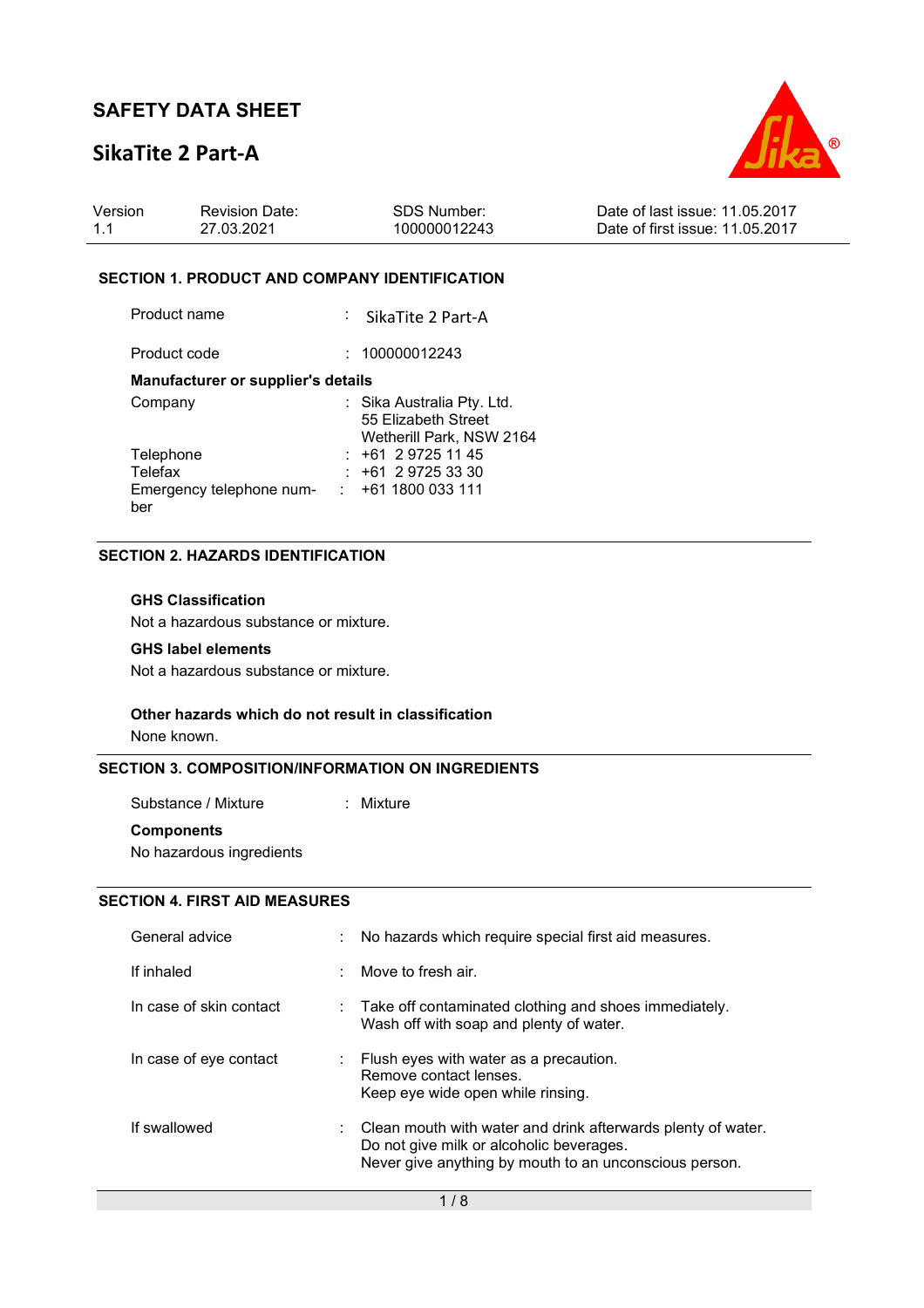# **SikaTite 2 Part-A**

for firefighters



| Version<br>1.1 | <b>Revision Date:</b><br>27.03.2021                               |  | <b>SDS Number:</b><br>100000012243                                                                                          | Date of last issue: 11.05.2017<br>Date of first issue: 11.05.2017 |
|----------------|-------------------------------------------------------------------|--|-----------------------------------------------------------------------------------------------------------------------------|-------------------------------------------------------------------|
|                | Most important symptoms<br>and effects, both acute and<br>delayed |  | No known significant effects or hazards.<br>See Section 11 for more detailed information on health effects<br>and symptoms. |                                                                   |
|                | Notes to physician                                                |  | Treat symptomatically.                                                                                                      |                                                                   |
|                | <b>SECTION 5. FIREFIGHTING MEASURES</b>                           |  |                                                                                                                             |                                                                   |
|                | Suitable extinguishing media :                                    |  | Use extinguishing measures that are appropriate to local cir-<br>cumstances and the surrounding environment.                |                                                                   |
|                | ucts                                                              |  | Hazardous combustion prod- : No hazardous combustion products are known                                                     |                                                                   |
|                | ods                                                               |  | Specific extinguishing meth- : Standard procedure for chemical fires.                                                       |                                                                   |
|                | Special protective equipment :                                    |  | In the event of fire, wear self-contained breathing apparatus.                                                              |                                                                   |

## **SECTION 6. ACCIDENTAL RELEASE MEASURES**

| tive equipment and emer-<br>gency procedures             | Personal precautions, protec-: For personal protection see section 8.                                      |
|----------------------------------------------------------|------------------------------------------------------------------------------------------------------------|
| Environmental precautions                                | : No special environmental precautions required.                                                           |
| Methods and materials for<br>containment and cleaning up | Wipe up with absorbent material (e.g. cloth, fleece).<br>Keep in suitable, closed containers for disposal. |

### **SECTION 7. HANDLING AND STORAGE**

| fire and explosion          | Advice on protection against : Normal measures for preventive fire protection.                                                                                     |
|-----------------------------|--------------------------------------------------------------------------------------------------------------------------------------------------------------------|
| Advice on safe handling     | $\therefore$ For personal protection see section 8.<br>No special handling advice required.<br>Follow standard hygiene measures when handling chemical<br>products |
| Hygiene measures            | : When using do not eat or drink.<br>When using do not smoke.                                                                                                      |
| Conditions for safe storage | Keep container tightly closed in a dry and well-ventilated<br>place.<br>Store in accordance with local regulations.                                                |
| Materials to avoid          | No special restrictions on storage with other products.                                                                                                            |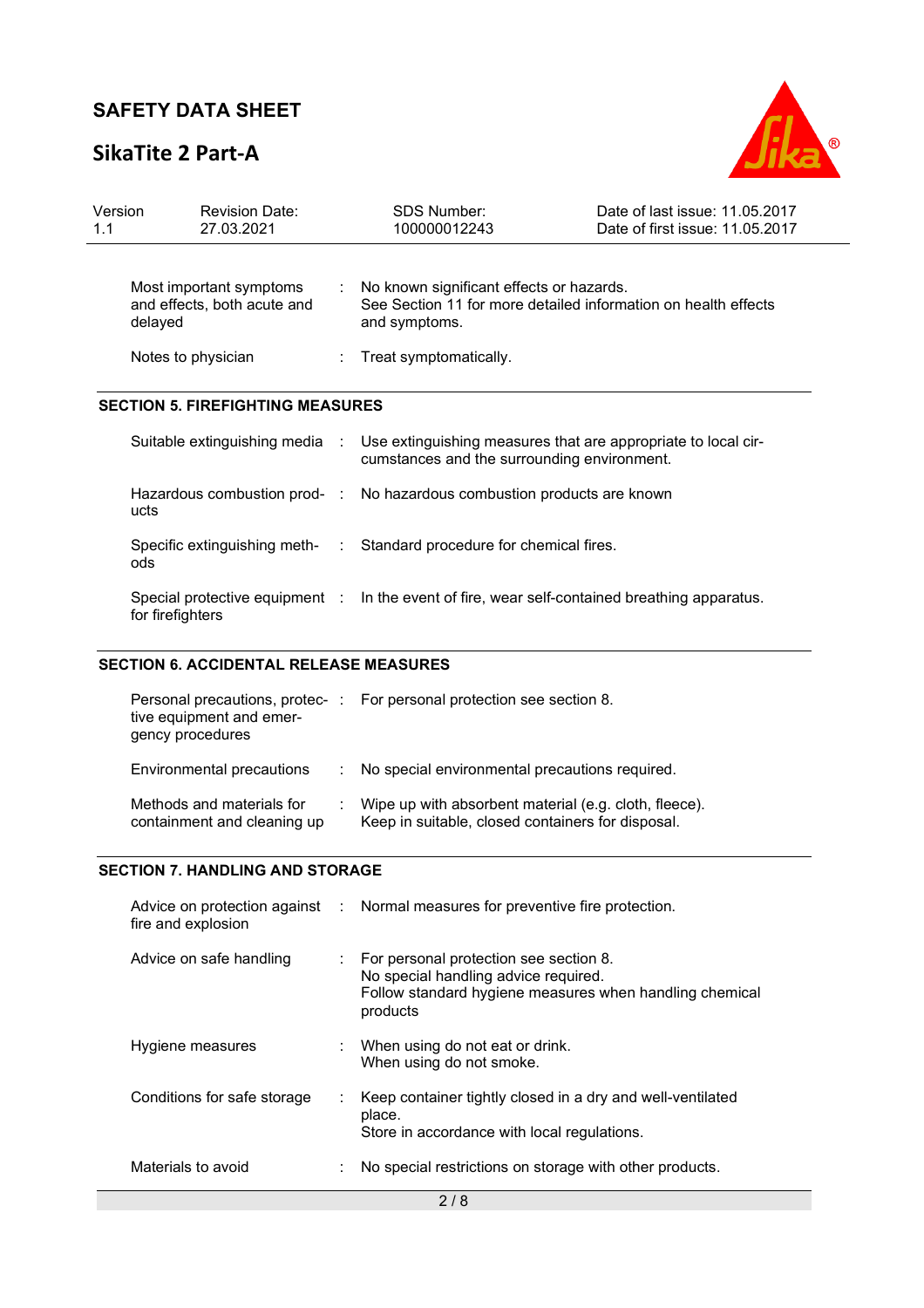# **SikaTite 2 Part-A**



| Version | <b>Revision Date:</b> | SDS Number:  | Date of last issue: 11.05.2017  |
|---------|-----------------------|--------------|---------------------------------|
| 1.1     | 27.03.2021            | 100000012243 | Date of first issue: 11.05.2017 |

## **SECTION 8. EXPOSURE CONTROLS/PERSONAL PROTECTION**

| Components with workplace control parameters                    |                           |                                                                                                                                                                                                                                                                                                                          |  |  |  |
|-----------------------------------------------------------------|---------------------------|--------------------------------------------------------------------------------------------------------------------------------------------------------------------------------------------------------------------------------------------------------------------------------------------------------------------------|--|--|--|
| Contains no substances with occupational exposure limit values. |                           |                                                                                                                                                                                                                                                                                                                          |  |  |  |
| Appropriate engineering<br>controls                             | $\mathbb{R}^{\mathbb{Z}}$ | Use adequate ventilation and/or engineering controls to pre-<br>vent exposure to vapours.                                                                                                                                                                                                                                |  |  |  |
| Personal protective equipment                                   |                           |                                                                                                                                                                                                                                                                                                                          |  |  |  |
| Respiratory protection                                          |                           | No special measures required.<br>Respirator selection must be based on known or anticipated<br>exposure levels, the hazards of the product and the safe<br>working limits of the selected respirator.                                                                                                                    |  |  |  |
| Hand protection                                                 |                           | Chemical-resistant, impervious gloves complying with an<br>approved standard should be worn at all times when handling<br>chemical products if a risk assessment indicates this is nec-<br>essary.<br>Follow AS/NZS 1337.1<br>Recommended: Butyl rubber/nitrile rubber gloves.<br>Contaminated gloves should be removed. |  |  |  |
| Eye protection                                                  |                           | Safety glasses                                                                                                                                                                                                                                                                                                           |  |  |  |
| Skin and body protection                                        |                           | Protective clothing (e.g. safety shoes, long-sleeved working<br>clothing, long trousers)<br>Follow AS 2210:3                                                                                                                                                                                                             |  |  |  |

## **SECTION 9. PHYSICAL AND CHEMICAL PROPERTIES**

| Appearance                                                  |              | liquid                  |
|-------------------------------------------------------------|--------------|-------------------------|
| Colour                                                      |              | white                   |
| Odour                                                       |              | No data available       |
| Odour Threshold                                             |              | No data available       |
| рH                                                          |              | ca. 8.0 (20 °C (68 °F)) |
| Melting point/range / Freezing : No data available<br>point |              |                         |
| Boiling point/boiling range                                 |              | No data available       |
| Flash point                                                 | ÷            | Not applicable          |
| Evaporation rate                                            |              | No data available       |
| Flammability (solid, gas)                                   | <b>P.</b> 19 | No data available       |
| Upper explosion limit / Upper                               |              | : No data available     |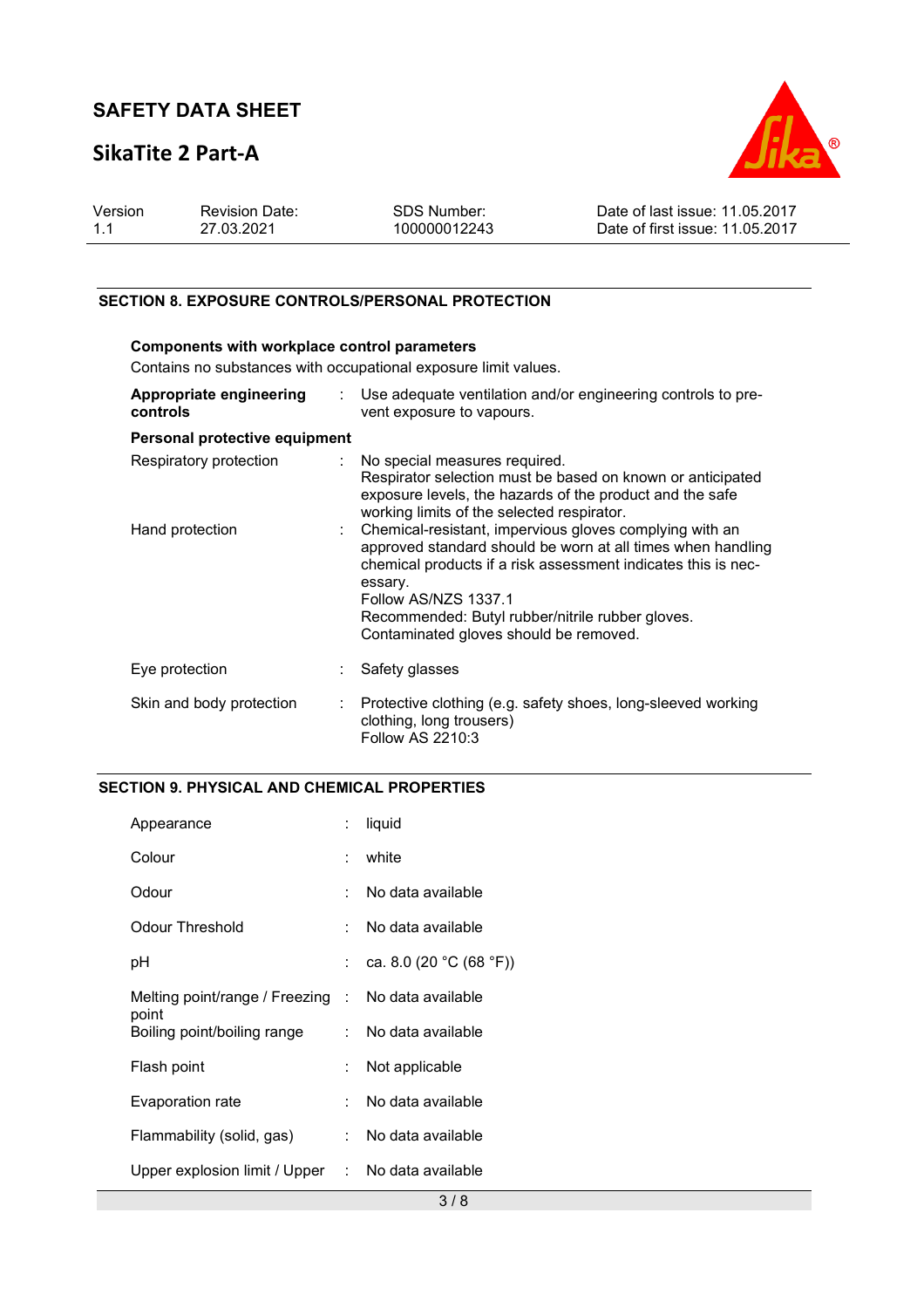# **SikaTite 2 Part-A**



| Version<br>1.1 | <b>Revision Date:</b><br>27.03.2021                 |               | <b>SDS Number:</b><br>100000012243                                                                                                  | Date of last issue: 11.05.2017<br>Date of first issue: 11.05.2017 |
|----------------|-----------------------------------------------------|---------------|-------------------------------------------------------------------------------------------------------------------------------------|-------------------------------------------------------------------|
|                | flammability limit                                  |               |                                                                                                                                     |                                                                   |
|                | Lower explosion limit / Lower<br>flammability limit | $\mathcal{L}$ | No data available                                                                                                                   |                                                                   |
|                | Vapour pressure                                     |               | 23 hPa                                                                                                                              |                                                                   |
|                | Relative vapour density                             |               | No data available                                                                                                                   |                                                                   |
|                | Density                                             |               | ca. 1.01 g/cm3 (20 °C (68 °F))                                                                                                      |                                                                   |
|                | Solubility(ies)<br>Water solubility                 |               | No data available                                                                                                                   |                                                                   |
|                | Solubility in other solvents                        | $\mathcal{L}$ | No data available                                                                                                                   |                                                                   |
|                | Partition coefficient: n-                           |               | No data available                                                                                                                   |                                                                   |
|                | octanol/water<br>Auto-ignition temperature          |               | No data available                                                                                                                   |                                                                   |
|                | Decomposition temperature                           |               | No data available                                                                                                                   |                                                                   |
|                | Viscosity<br>Viscosity, dynamic                     |               | No data available                                                                                                                   |                                                                   |
|                | Viscosity, kinematic                                |               | No data available                                                                                                                   |                                                                   |
|                | <b>Explosive properties</b>                         |               | No data available                                                                                                                   |                                                                   |
|                | Oxidizing properties                                |               | No data available                                                                                                                   |                                                                   |
|                | Volatile organic compounds                          |               | Directive 2010/75/EU of 24 November 2010 on industrial<br>emissions (integrated pollution prevention and control)<br>Not applicable |                                                                   |

### **SECTION 10. STABILITY AND REACTIVITY**

| Reactivity             | ÷ | No dangerous reaction known under conditions of normal use.            |
|------------------------|---|------------------------------------------------------------------------|
| Chemical stability     | ÷ | The product is chemically stable.                                      |
| tions                  |   | Possibility of hazardous reac- : No hazards to be specially mentioned. |
| Conditions to avoid    |   | No data available                                                      |
| Incompatible materials |   | see section 7.                                                         |
|                        |   |                                                                        |

No decomposition if stored and applied as directed.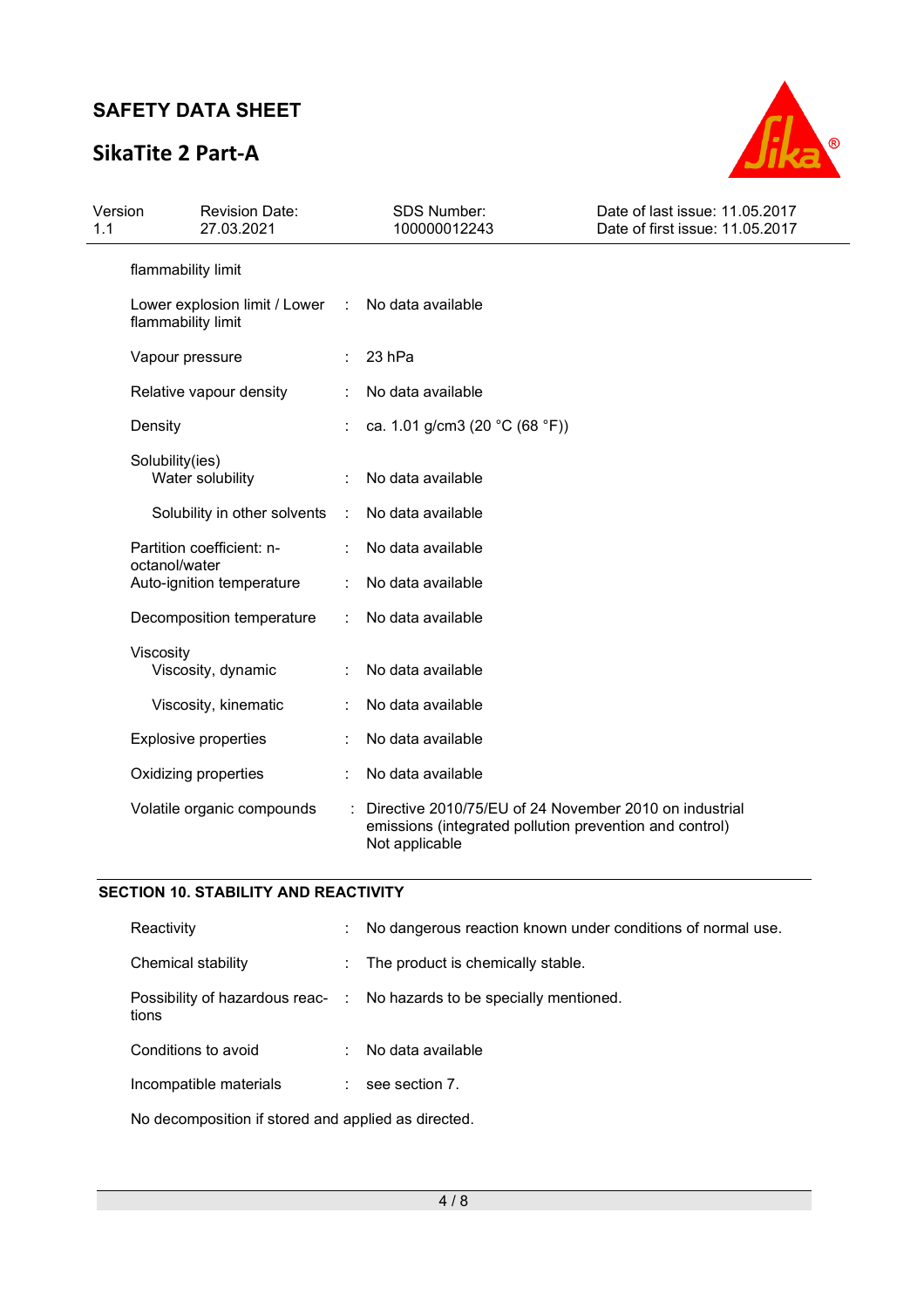# **SikaTite 2 Part-A**



| Version | <b>Revision Date:</b> | SDS Number:  | Date of last issue: 11.05.2017  |
|---------|-----------------------|--------------|---------------------------------|
| 1.1     | 27.03.2021            | 100000012243 | Date of first issue: 11.05.2017 |
|         |                       |              |                                 |

#### **SECTION 11. TOXICOLOGICAL INFORMATION**

#### **Acute toxicity**

Not classified based on available information.

#### **Skin corrosion/irritation**

Not classified based on available information.

## **Serious eye damage/eye irritation**  Not classified based on available information.

**Respiratory or skin sensitisation** 

#### **Skin sensitisation**

Not classified based on available information.

## **Respiratory sensitisation**

Not classified based on available information.

#### **Chronic toxicity**

#### **Germ cell mutagenicity**

Not classified based on available information.

#### **Carcinogenicity**

Not classified based on available information.

### **Reproductive toxicity**

Not classified based on available information.

#### **STOT - single exposure**

Not classified based on available information.

## **STOT - repeated exposure**

Not classified based on available information.

## **Aspiration toxicity**

Not classified based on available information.

#### **SECTION 12. ECOLOGICAL INFORMATION**

**Ecotoxicity**  No data available **Persistence and degradability**  No data available **Bioaccumulative potential**  No data available

**Mobility in soil**  No data available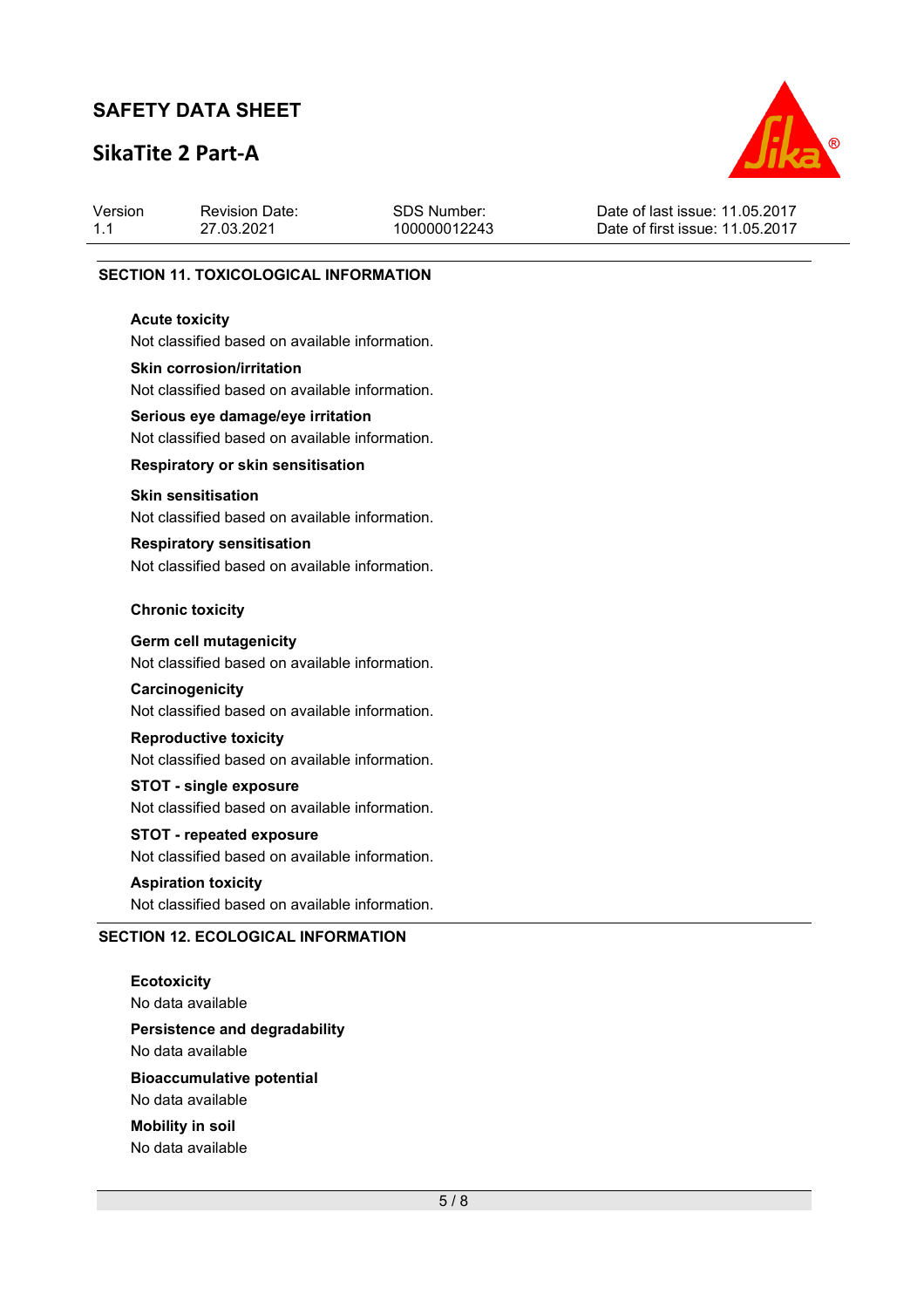# **SikaTite 2 Part-A**



| Version<br>1.1                           | <b>Revision Date:</b><br>27.03.2021                                                                         | SDS Number:<br>100000012243                                                                         | Date of last issue: 11.05.2017<br>Date of first issue: 11.05.2017 |  |  |  |  |
|------------------------------------------|-------------------------------------------------------------------------------------------------------------|-----------------------------------------------------------------------------------------------------|-------------------------------------------------------------------|--|--|--|--|
|                                          | Other adverse effects                                                                                       |                                                                                                     |                                                                   |  |  |  |  |
|                                          | <b>Product:</b><br>Additional ecological infor-<br>: There is no data available for this product.<br>mation |                                                                                                     |                                                                   |  |  |  |  |
|                                          | <b>SECTION 13. DISPOSAL CONSIDERATIONS</b>                                                                  |                                                                                                     |                                                                   |  |  |  |  |
|                                          | <b>Disposal methods</b>                                                                                     |                                                                                                     |                                                                   |  |  |  |  |
|                                          | Contaminated packaging                                                                                      | Empty containers should be taken to an approved waste han-<br>dling site for recycling or disposal. |                                                                   |  |  |  |  |
|                                          | If potential for exposure exists refer to Section 8 for specific personal protective equipment.             |                                                                                                     |                                                                   |  |  |  |  |
| <b>SECTION 14. TRANSPORT INFORMATION</b> |                                                                                                             |                                                                                                     |                                                                   |  |  |  |  |
|                                          | <b>International Regulations</b>                                                                            |                                                                                                     |                                                                   |  |  |  |  |

**UNRTDG** Not regulated as a dangerous good

**IATA-DGR** Not regulated as a dangerous good

**IMDG-Code** Not regulated as a dangerous good

**Transport in bulk according to Annex II of MARPOL 73/78 and the IBC Code**  Not applicable for product as supplied.

**National Regulations** 

### **ADG**

Not regulated as a dangerous good

## **SECTION 15. REGULATORY INFORMATION**

### **Safety, health and environmental regulations/legislation specific for the substance or mixture**

| Standard for the Uniform<br>No poison schedule number allocated<br>Scheduling of Medicines and<br>Poisons |  |                                                                                                                                                                                        |  |
|-----------------------------------------------------------------------------------------------------------|--|----------------------------------------------------------------------------------------------------------------------------------------------------------------------------------------|--|
| International Chemical Weapons Convention (CWC)<br>Schedules of Toxic Chemicals and Precursors            |  | Not applicable                                                                                                                                                                         |  |
| <b>Prohibition/Licensing Requirements</b>                                                                 |  | There is no applicable prohibition,<br>authorisation and restricted use<br>requirements, including for carcino-<br>gens referred to in Schedule 10 of<br>the model WHS Act and Regula- |  |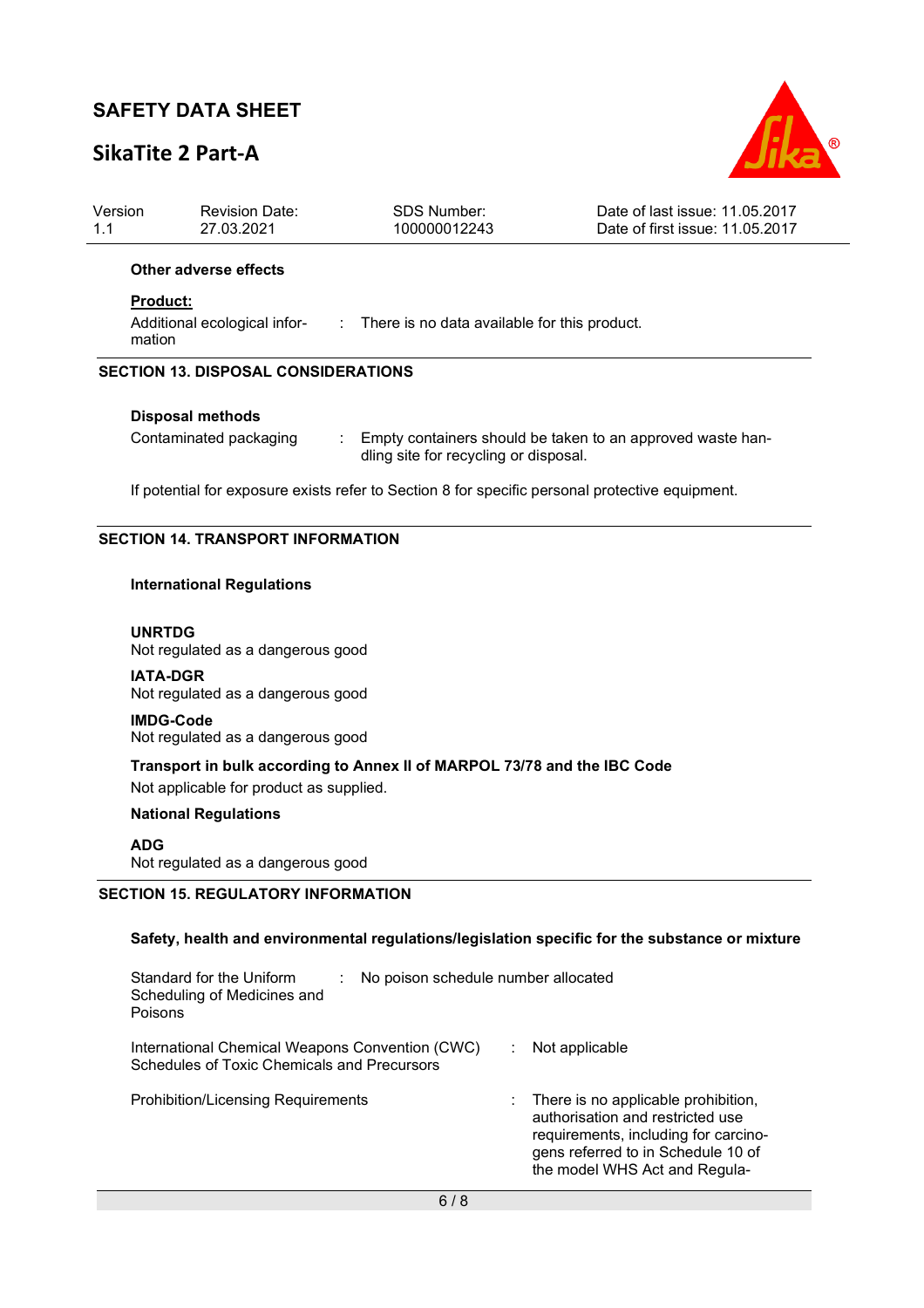## **SikaTite 2 Part-A**



| Version<br>1.1 | <b>Revision Date:</b><br>27.03.2021                                       |  | <b>SDS Number:</b><br>100000012243                      | Date of last issue: 11.05.2017<br>Date of first issue: 11.05.2017                                                                                                                                                                                 |  |  |  |  |
|----------------|---------------------------------------------------------------------------|--|---------------------------------------------------------|---------------------------------------------------------------------------------------------------------------------------------------------------------------------------------------------------------------------------------------------------|--|--|--|--|
|                |                                                                           |  |                                                         |                                                                                                                                                                                                                                                   |  |  |  |  |
|                | tions.                                                                    |  |                                                         |                                                                                                                                                                                                                                                   |  |  |  |  |
|                | The components of this product are reported in the following inventories: |  |                                                         |                                                                                                                                                                                                                                                   |  |  |  |  |
|                | <b>AICS</b>                                                               |  | : On the inventory, or in compliance with the inventory |                                                                                                                                                                                                                                                   |  |  |  |  |
|                | <b>AICS</b>                                                               |  | On the inventory, or in compliance with the inventory   |                                                                                                                                                                                                                                                   |  |  |  |  |
|                | <b>SECTION 16. OTHER INFORMATION</b>                                      |  |                                                         |                                                                                                                                                                                                                                                   |  |  |  |  |
|                | <b>Revision Date</b>                                                      |  | 27.03.2021                                              |                                                                                                                                                                                                                                                   |  |  |  |  |
|                | Date format                                                               |  | dd.mm.yyyy                                              |                                                                                                                                                                                                                                                   |  |  |  |  |
|                | <b>Full text of other abbreviations</b>                                   |  |                                                         |                                                                                                                                                                                                                                                   |  |  |  |  |
|                | <b>ADG</b>                                                                |  | Australian Dangerous Goods Code.                        |                                                                                                                                                                                                                                                   |  |  |  |  |
|                | <b>ADR</b>                                                                |  |                                                         | European Agreement concerning the International Carriage of                                                                                                                                                                                       |  |  |  |  |
|                |                                                                           |  | Dangerous Goods by Road                                 |                                                                                                                                                                                                                                                   |  |  |  |  |
|                | CAS                                                                       |  | <b>Chemical Abstracts Service</b>                       |                                                                                                                                                                                                                                                   |  |  |  |  |
|                | <b>DNEL</b>                                                               |  | Derived no-effect level                                 |                                                                                                                                                                                                                                                   |  |  |  |  |
|                | <b>EC50</b>                                                               |  | Half maximal effective concentration                    |                                                                                                                                                                                                                                                   |  |  |  |  |
|                | <b>GHS</b>                                                                |  | <b>Globally Harmonized System</b>                       |                                                                                                                                                                                                                                                   |  |  |  |  |
|                | <b>IATA</b>                                                               |  | International Air Transport Association                 |                                                                                                                                                                                                                                                   |  |  |  |  |
|                | <b>IMDG</b>                                                               |  | International Maritime Code for Dangerous Goods         |                                                                                                                                                                                                                                                   |  |  |  |  |
|                | LD50                                                                      |  | test animals)                                           | Median lethal dosis (the amount of a material, given all at<br>once, which causes the death of 50% (one half) of a group of                                                                                                                       |  |  |  |  |
|                | <b>LC50</b>                                                               |  | period)                                                 | Median lethal concentration (concentrations of the chemical in<br>air that kills 50% of the test animals during the observation                                                                                                                   |  |  |  |  |
|                | <b>MARPOL</b>                                                             |  |                                                         | International Convention for the Prevention of Pollution from                                                                                                                                                                                     |  |  |  |  |
|                |                                                                           |  | Ships, 1973 as modified by the Protocol of 1978         |                                                                                                                                                                                                                                                   |  |  |  |  |
|                | <b>OEL</b>                                                                |  | Occupational Exposure Limit                             |                                                                                                                                                                                                                                                   |  |  |  |  |
|                | <b>PBT</b>                                                                |  | Persistent, bioaccumulative and toxic                   |                                                                                                                                                                                                                                                   |  |  |  |  |
|                | <b>PNEC</b>                                                               |  | Predicted no effect concentration                       |                                                                                                                                                                                                                                                   |  |  |  |  |
|                | <b>REACH</b>                                                              |  |                                                         | Regulation (EC) No 1907/2006 of the European Parliament<br>and of the Council of 18 December 2006 concerning the Reg-<br>istration, Evaluation, Authorisation and Restriction of Chemi-<br>cals (REACH), establishing a European Chemicals Agency |  |  |  |  |
|                | <b>SVHC</b>                                                               |  | Substances of Very High Concern                         |                                                                                                                                                                                                                                                   |  |  |  |  |
|                | vPvB                                                                      |  | Very persistent and very bioaccumulative                |                                                                                                                                                                                                                                                   |  |  |  |  |

Safety Data Sheets are updated frequently. Please ensure that you have a current copy. SDS may be obtained from the following website: aus.sika.com

The information contained in this Safety Data Sheet corresponds to our level of knowledge at the time of publication. All warranties are excluded. Our most current General Sales Conditions shall apply. Please consult the product data sheet prior to any use and processing.

Changes as compared to previous version !